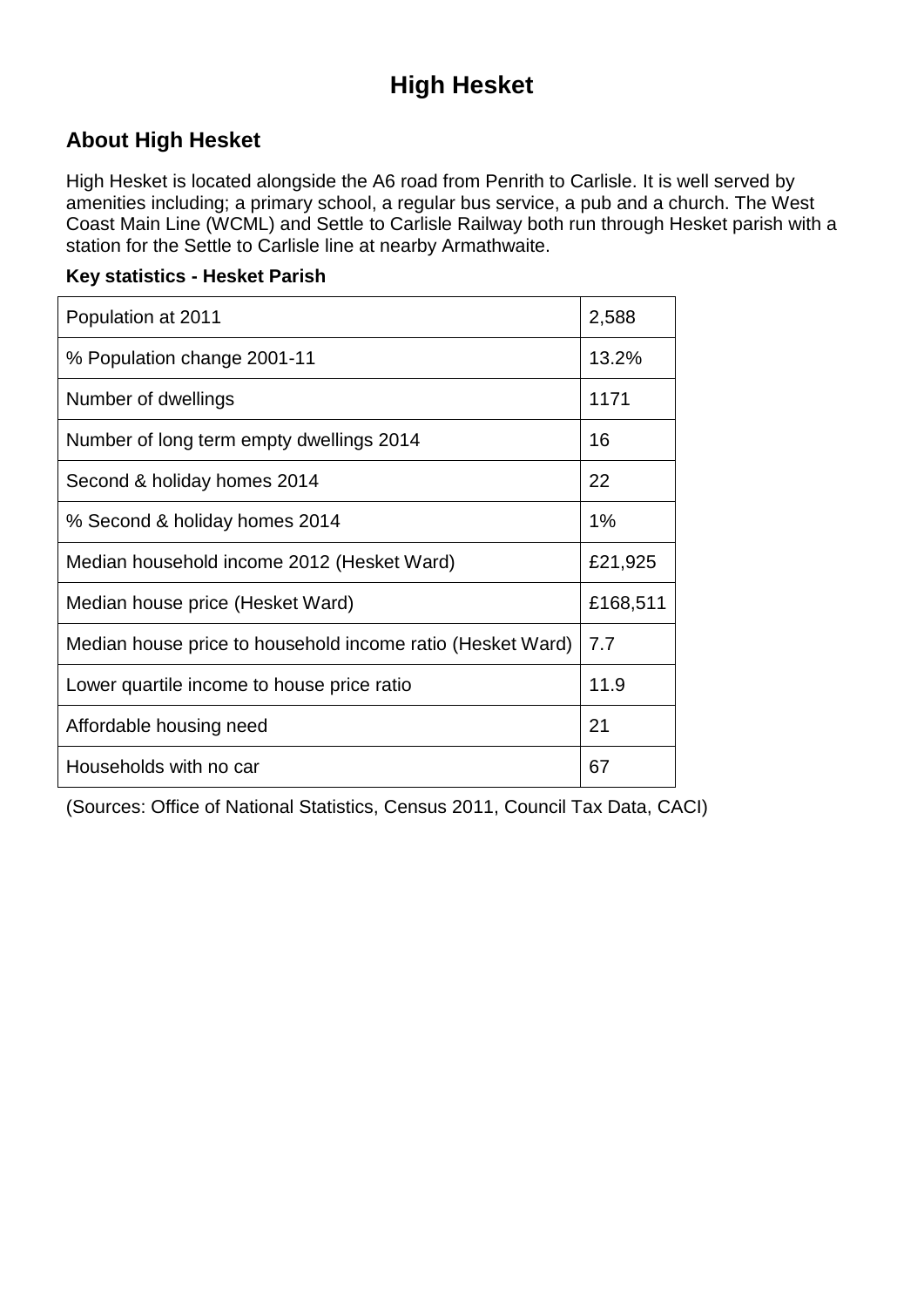### **Map showing sites in High Hesket**

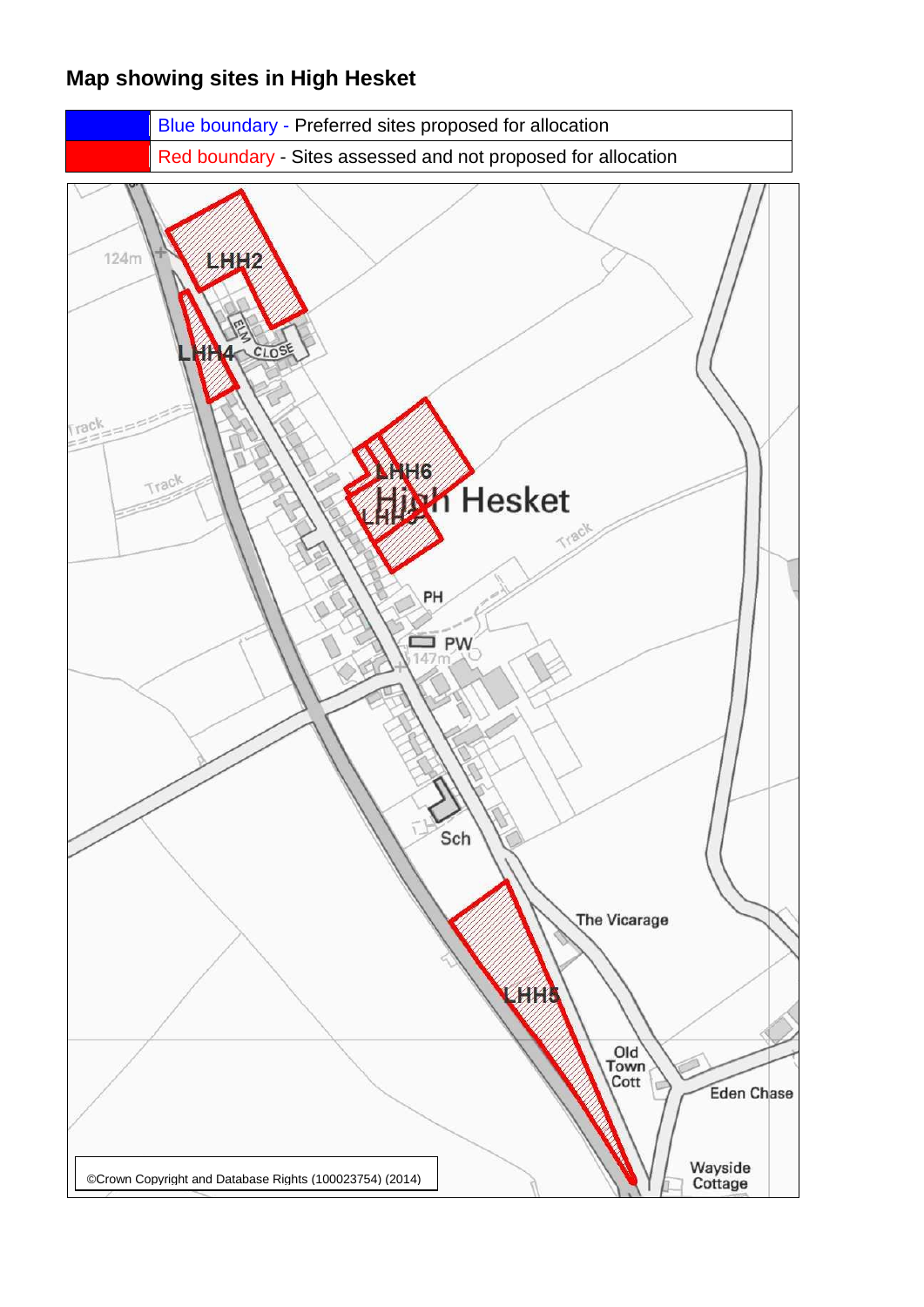### **Site Assessments**

#### **LHH1- Land at Elm Close, High Hesket**

This site was included in the Alternative Sites document. Planning permission has been approved and construction has commenced on the development of 19 residential units on site.

#### **LHH2 - Land adjacent to Elm Close, High Hesket**



#### **LHH2 - Land adjacent to Elm Close, High Hesket**

| Is this site proposed for<br>development? | <b>No</b>                                                                                                                                                                                                                                                                                                                                                                                                                                                                                                                                                                                                                                                 |
|-------------------------------------------|-----------------------------------------------------------------------------------------------------------------------------------------------------------------------------------------------------------------------------------------------------------------------------------------------------------------------------------------------------------------------------------------------------------------------------------------------------------------------------------------------------------------------------------------------------------------------------------------------------------------------------------------------------------|
| <b>Size</b>                               | 1.05 hectares                                                                                                                                                                                                                                                                                                                                                                                                                                                                                                                                                                                                                                             |
| <b>Potential Number of Houses</b>         | 32                                                                                                                                                                                                                                                                                                                                                                                                                                                                                                                                                                                                                                                        |
| Brownfield?                               | <b>No</b>                                                                                                                                                                                                                                                                                                                                                                                                                                                                                                                                                                                                                                                 |
| Description                               | This is a greenfield site. The site is level with no<br>topographical constraints, and has a potential access<br>points through Elm Close. There are hedgerows along<br>the western boundary, with two hedgerow trees being of<br>potential significance. Neighbouring uses are agricultural<br>fields to the north/east and residential on all other sides.<br>The site is located outside the settlement of High Hesket,<br>but development of part of the site would respect the<br>current form of the settlement within this area. If the area<br>to the north of the site was developed this would<br>adversely encroach into the open countryside. |
| Is the site suitable?                     | No.                                                                                                                                                                                                                                                                                                                                                                                                                                                                                                                                                                                                                                                       |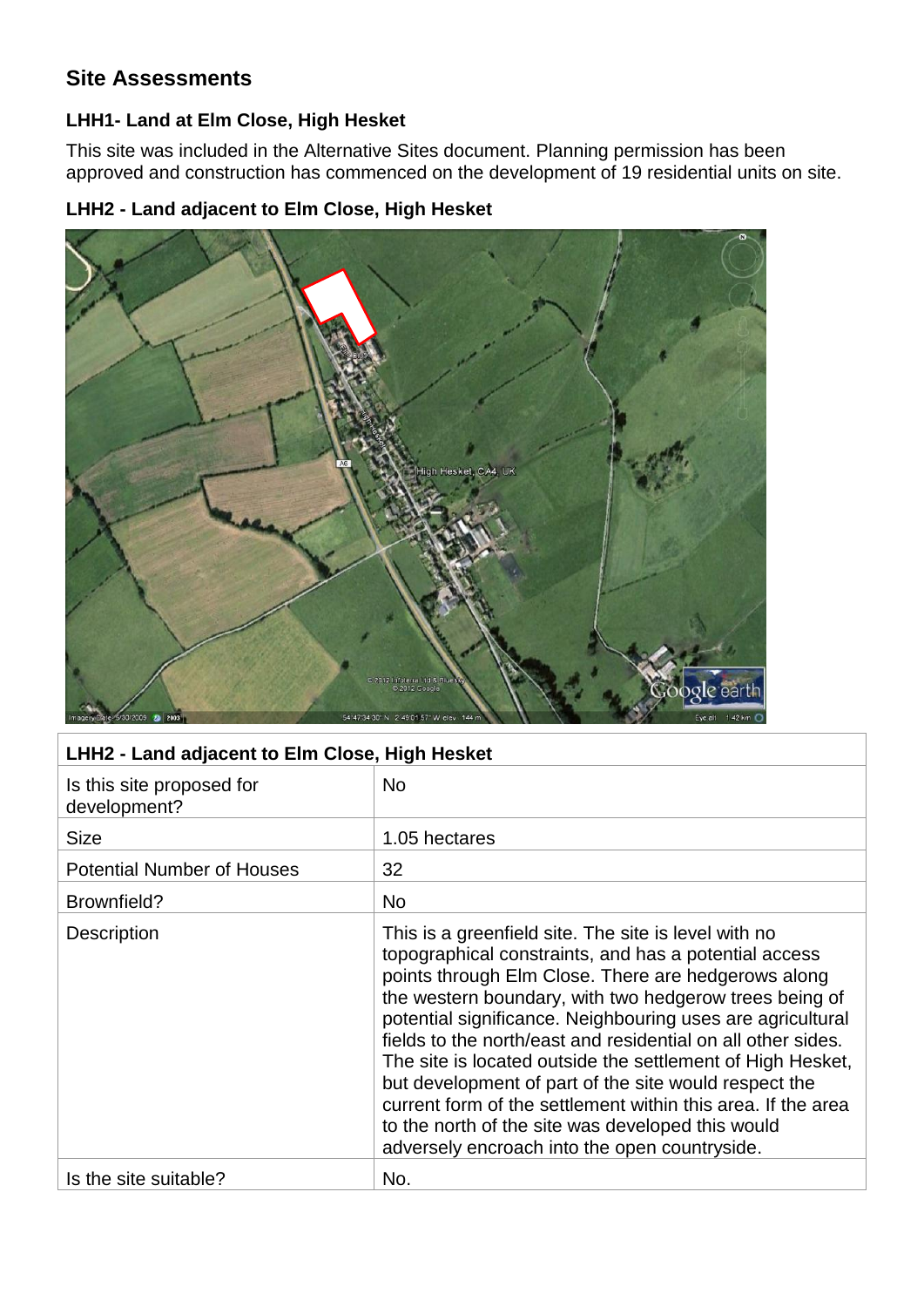| LHH2 - Land adjacent to Elm Close, High Hesket |                                                                                                                                                                                                                                                                                                                                                                                                                                                       |
|------------------------------------------------|-------------------------------------------------------------------------------------------------------------------------------------------------------------------------------------------------------------------------------------------------------------------------------------------------------------------------------------------------------------------------------------------------------------------------------------------------------|
| Is the site available?                         | The site does not appear to be in use and therefore it is<br>considered that the site is potentially available.                                                                                                                                                                                                                                                                                                                                       |
| Is the site achievable?                        | Currently unknown.                                                                                                                                                                                                                                                                                                                                                                                                                                    |
| When will the site be developed?               | The site is not proposed for development. No live / extant<br>residential applications on the site.                                                                                                                                                                                                                                                                                                                                                   |
| <b>Issues/Constraints</b>                      | <b>Positive considerations</b><br>No topographical constraints.<br>No contamination or flood risk issues.<br>No Scheduled Ancient Monuments within 250m of<br>site.<br>No impact on settings of nearest listed buildings.<br>No environmental designations within 250m of<br>site.<br><b>Issues to consider</b><br>Located outside of the main settlement.<br>Greenfield site.<br>Potential for road noise disturbance.<br>Access issues to overcome. |
| Public consultation response                   | 7 responses were received in consultation with 7 in<br>objection. Objections were received in relation to poor<br>access through an existing housing estate, also in<br>realtion to limited infrastructure within the village which, it<br>is contested, has had a 70% growth in dwellings since<br>2000.                                                                                                                                             |
| Source/Reason it is proposed                   | It is understood that there is an intention of the owner /<br>developer to bring the site forward.                                                                                                                                                                                                                                                                                                                                                    |

The site has a score of 64% with the higher the score the more preferable the site subject to overcoming issues raised.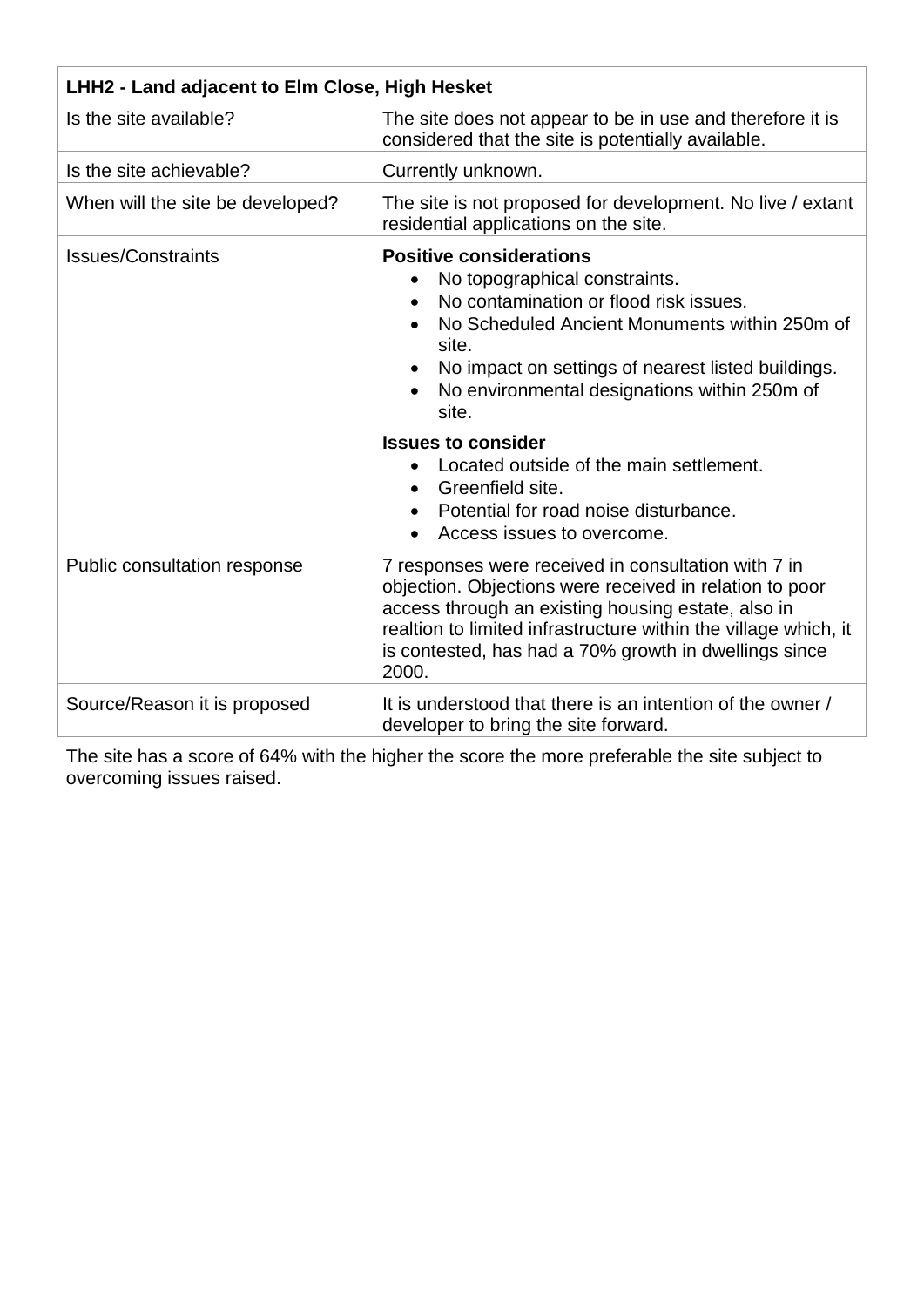## **LHH3 - Land behind Meadow Bank House, High Hesket**



| LHH3 - Land behind Meadow Bank House, High Hesket |                                                                                                                                                                                                                                                                                                                                                                                                                                                                           |
|---------------------------------------------------|---------------------------------------------------------------------------------------------------------------------------------------------------------------------------------------------------------------------------------------------------------------------------------------------------------------------------------------------------------------------------------------------------------------------------------------------------------------------------|
| Is this site proposed for<br>development?         | <b>No</b>                                                                                                                                                                                                                                                                                                                                                                                                                                                                 |
| <b>Size</b>                                       | 0.73 hectares                                                                                                                                                                                                                                                                                                                                                                                                                                                             |
| <b>Potential Number of Houses</b>                 | 22                                                                                                                                                                                                                                                                                                                                                                                                                                                                        |
| Brownfield?                                       | <b>No</b>                                                                                                                                                                                                                                                                                                                                                                                                                                                                 |
| Description                                       | This is a greenfield site. The site is level with no<br>topographical constraints. Neighbouring uses are<br>agricultural fields to the east and residential on all other<br>sides. Although the site extends the village, its<br>development would respect the current form of the<br>settlement within this area, and would form a natural<br>extension to site LHH1 which is currently under<br>construction. A suitable access to the site would have to<br>be sought. |
| Is the site suitable?                             | No.                                                                                                                                                                                                                                                                                                                                                                                                                                                                       |
| Is the site available?                            | It is understood that there is an intention of the owner /<br>developer to bring the site forward. The site appears to<br>be grazed and therefore any agricultural tenancies would<br>have to be terminated to allow the site to be available.                                                                                                                                                                                                                            |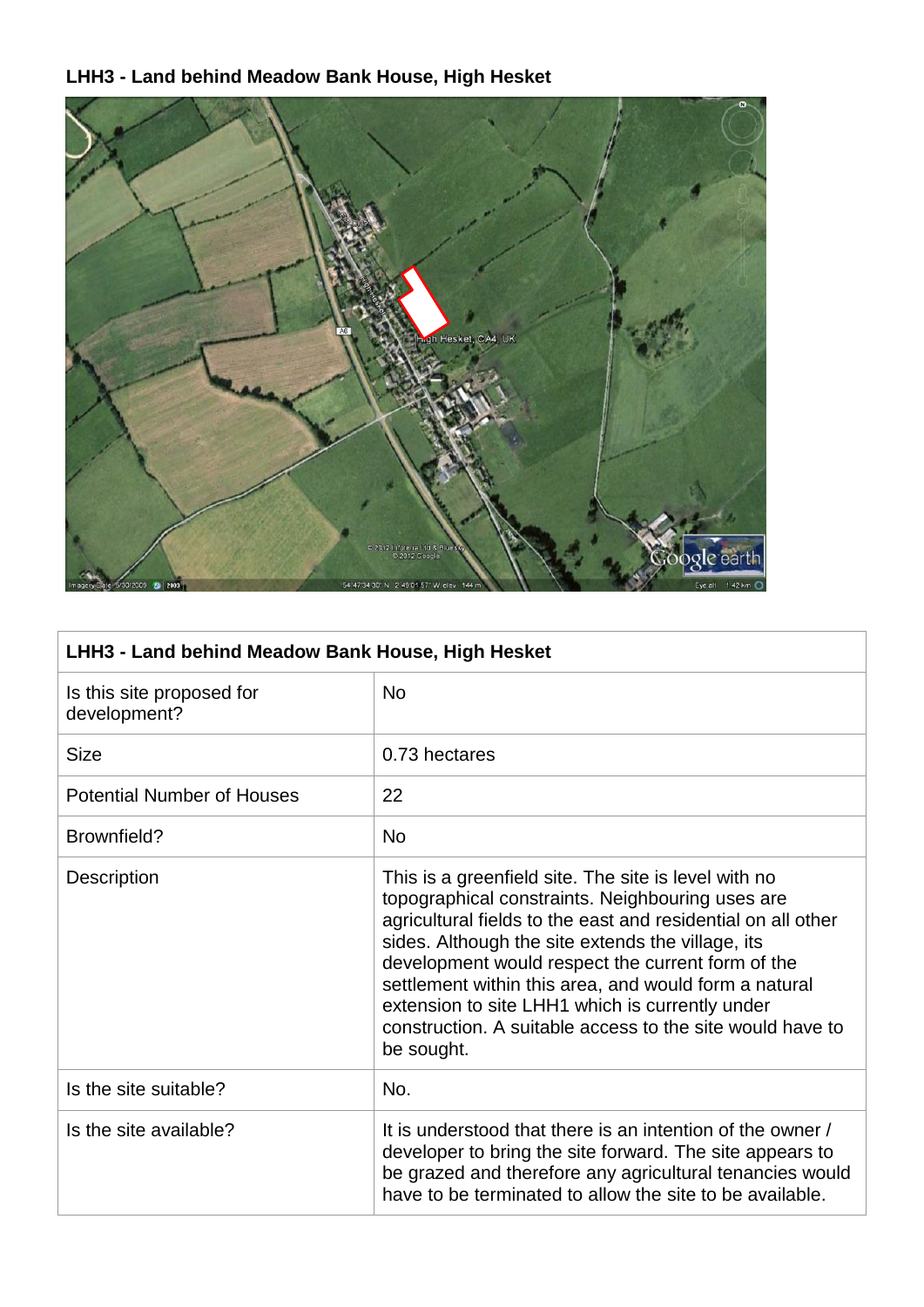| LHH3 - Land behind Meadow Bank House, High Hesket |                                                                                                                                                                                                                                                                                                                                             |
|---------------------------------------------------|---------------------------------------------------------------------------------------------------------------------------------------------------------------------------------------------------------------------------------------------------------------------------------------------------------------------------------------------|
| Is the site achievable?                           | Currently unknown.                                                                                                                                                                                                                                                                                                                          |
| When will the site be developed?                  | No live / extant residential applications on the site.                                                                                                                                                                                                                                                                                      |
| <b>Issues/Constraints</b>                         | <b>Positive considerations</b>                                                                                                                                                                                                                                                                                                              |
|                                                   | No topographical constraints.<br>Site not within flood zones 2 or 3.<br>No Scheduled Ancient Monuments within 250m of<br>site.<br>No impact on settings of nearest listed buildings.<br>No environmental designations within 250m of<br>site.<br>In keeping with pattern of development within High<br>Hesket.<br><b>Issues to consider</b> |
|                                                   | Greenfield site.<br>Potential for road noise disturbance.<br>Access issues to overcome.                                                                                                                                                                                                                                                     |
| Public consultation response                      | 7 responses were received with all 7 being in objection to<br>the site. Again, access was an issue which was raised in<br>addition to consideration that the site is out-of-character<br>with the village and the limited infrastructure within the<br>village to support additional housing.                                               |
| Source/Reason it is proposed                      | It is understood that there is an intention of the owner /<br>developer to bring the site forward.                                                                                                                                                                                                                                          |

The site has a score of 68% with the higher the score the more preferable the site subject to overcoming issues raised.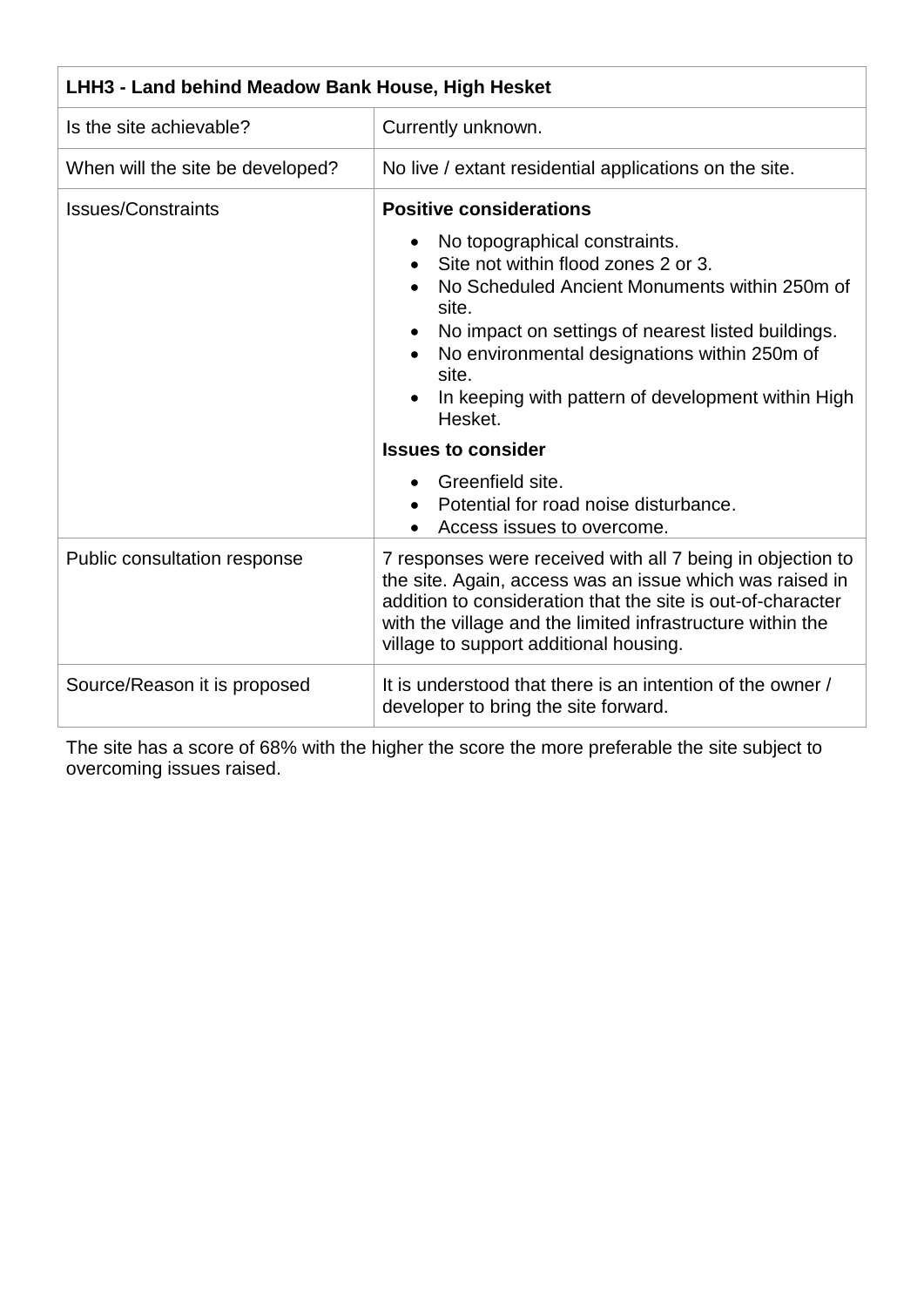## **LHH4 - Land north of Stonecroft Gardens, High Hesket**



| LHH4 - Land north of Stonecroft Gardens, High Hesket |                                                                                                                                                                                                                                                                                                                                                                                                                                                                                                                                                                                                                                                                                                                                   |
|------------------------------------------------------|-----------------------------------------------------------------------------------------------------------------------------------------------------------------------------------------------------------------------------------------------------------------------------------------------------------------------------------------------------------------------------------------------------------------------------------------------------------------------------------------------------------------------------------------------------------------------------------------------------------------------------------------------------------------------------------------------------------------------------------|
| Is this site proposed for<br>development?            | <b>No</b>                                                                                                                                                                                                                                                                                                                                                                                                                                                                                                                                                                                                                                                                                                                         |
| <b>Size</b>                                          | 0.28 hectares                                                                                                                                                                                                                                                                                                                                                                                                                                                                                                                                                                                                                                                                                                                     |
| <b>Potential Number of Houses</b>                    | 9                                                                                                                                                                                                                                                                                                                                                                                                                                                                                                                                                                                                                                                                                                                                 |
| Brownfield?                                          | <b>No</b>                                                                                                                                                                                                                                                                                                                                                                                                                                                                                                                                                                                                                                                                                                                         |
| <b>Description</b>                                   | This is a greenfield site. It is a level site with no<br>topographical constraints, and due to its narrow nature it<br>would lend itself to a linear form of development. This,<br>coupled with the fact that the site is between the busy A6<br>and the road through High Hesket, would make access<br>points difficult. There is a small section of hedgerow on<br>the western boundary. There are no trees on the site;<br>however there is a significant tree adjacent to the site that<br>would need to be retained. Neighbouring uses are roads<br>and residential to the south. The site is located on the<br>edge of the settlement, but development of the site would<br>respect the current linear form of High Hesket. |
| Is the site suitable?                                | No.                                                                                                                                                                                                                                                                                                                                                                                                                                                                                                                                                                                                                                                                                                                               |
| Is the site available?                               | The site appears to be utilised for grazing and therefore<br>any agricultural tenancies would need to be terminated to<br>allow the site to become available.                                                                                                                                                                                                                                                                                                                                                                                                                                                                                                                                                                     |
| Is the site achievable?                              | No.                                                                                                                                                                                                                                                                                                                                                                                                                                                                                                                                                                                                                                                                                                                               |
| When will the site be developed?                     | The site is not currently proposed for allocation. No live /<br>extant residential applications on the site.                                                                                                                                                                                                                                                                                                                                                                                                                                                                                                                                                                                                                      |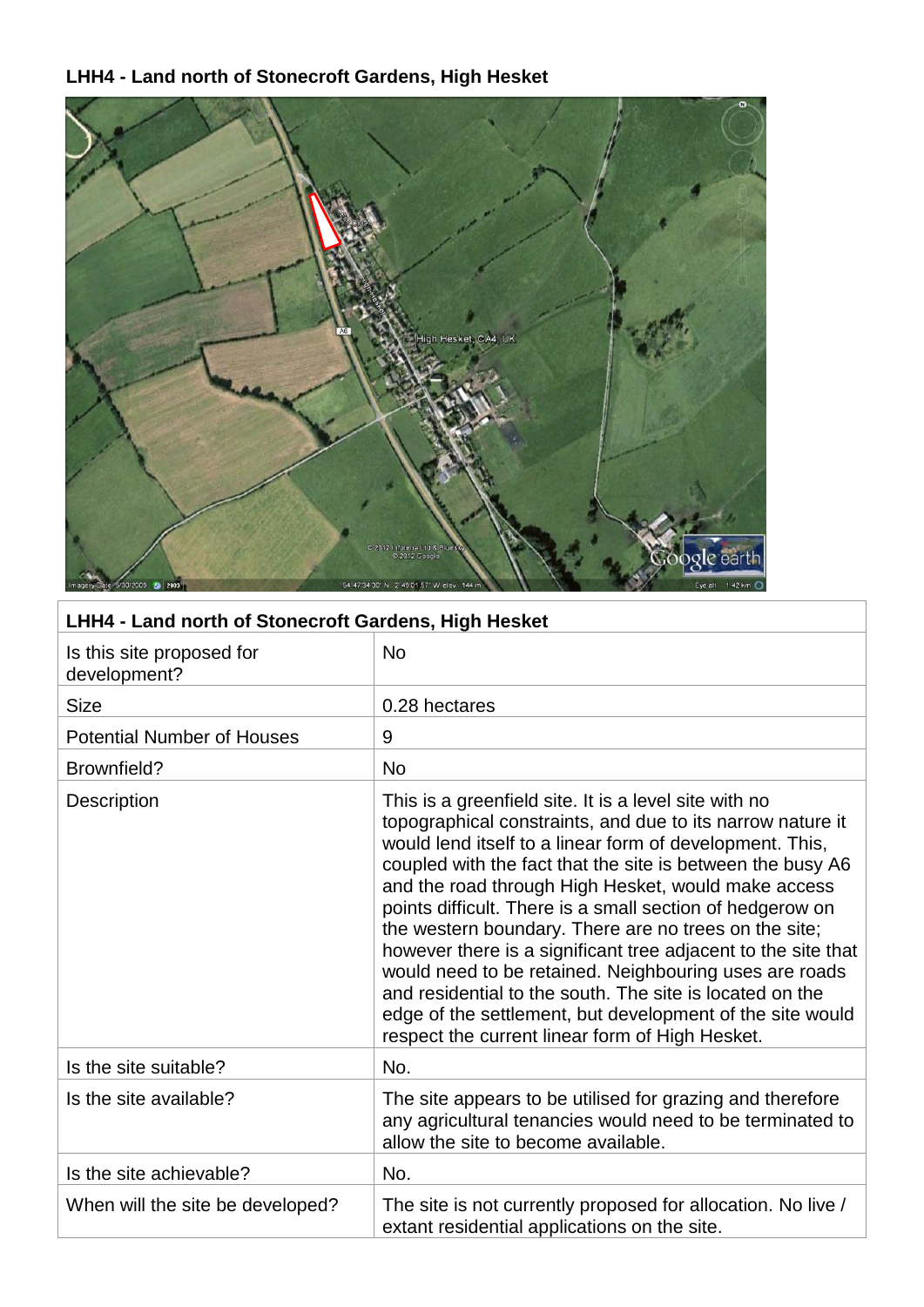| LHH4 - Land north of Stonecroft Gardens, High Hesket |                                                                                                                                                                                                                                                                                                                                                                                                                                                                                                          |
|------------------------------------------------------|----------------------------------------------------------------------------------------------------------------------------------------------------------------------------------------------------------------------------------------------------------------------------------------------------------------------------------------------------------------------------------------------------------------------------------------------------------------------------------------------------------|
| <b>Issues/Constraints</b>                            | <b>Positive considerations</b><br>Development would respect the current form of<br>High Hesket.<br>No topographical constraints.<br>No contamination or flood risk issues.<br>$\bullet$<br>No Scheduled Ancient Monuments within 250m of<br>site.<br>No impact on settings of nearest listed buildings.<br>No environmental designations within 250m of<br>site.                                                                                                                                         |
|                                                      | <b>Issues to consider</b><br>Road noise disturbance.<br>$\bullet$<br>The site could potentially fulfill shortfall of amenity<br>$\bullet$<br>open space.<br>Access constraints.<br>Impact on significant tree.                                                                                                                                                                                                                                                                                           |
| Public consultation response                         | 6 responses were received in relation to this site of which<br>all 6 were in objection. Objections were based on all<br>potential development being sited to the north of the<br>village which would be detrimental to the visual impact of<br>the village when approaching from the north. The site<br>provides valuable amenity space to the village which<br>would be lost. Concerns over access were also raised.<br>Again a lack of infrastructure with which to support new<br>housing was raised. |
| Source/Reason it is proposed                         | Local Plan Designation: Previously designated as<br>amenity open space.                                                                                                                                                                                                                                                                                                                                                                                                                                  |
|                                                      | It is understood that there is an intention of the owner /<br>developer to bring the site forward.                                                                                                                                                                                                                                                                                                                                                                                                       |

The site has a score of 66% with the higher the score the more preferable the site subject to overcoming issues raised.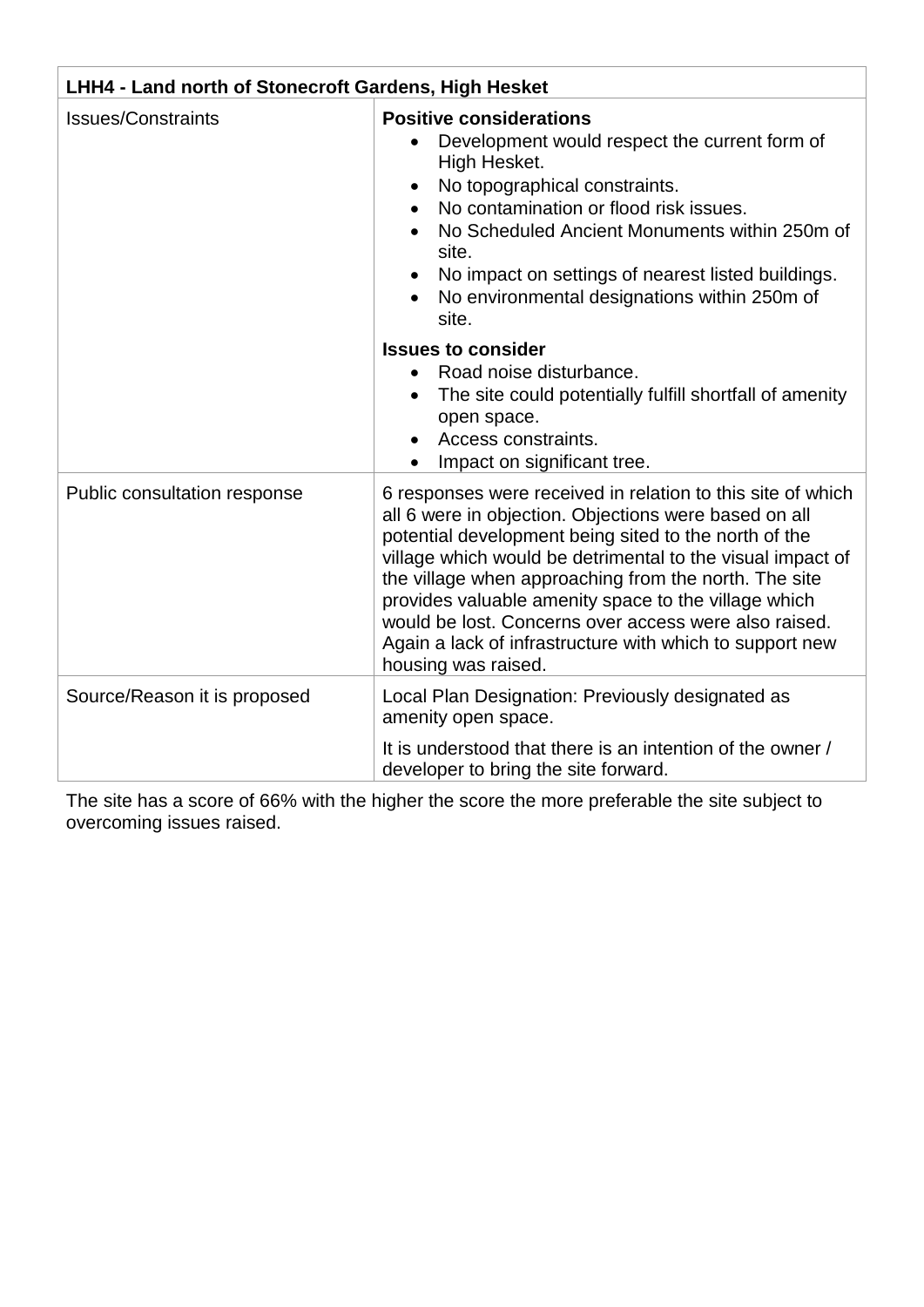# **LHH5 - Land adjacent Primary School, High Hesket**



| LHH5 - Land adjacent Primary School, High Hesket                                                                                                                                                                                                                                                                                                                                                                                                                   |  |
|--------------------------------------------------------------------------------------------------------------------------------------------------------------------------------------------------------------------------------------------------------------------------------------------------------------------------------------------------------------------------------------------------------------------------------------------------------------------|--|
| <b>No</b>                                                                                                                                                                                                                                                                                                                                                                                                                                                          |  |
| 1.42 hectares                                                                                                                                                                                                                                                                                                                                                                                                                                                      |  |
| 43                                                                                                                                                                                                                                                                                                                                                                                                                                                                 |  |
| <b>No</b>                                                                                                                                                                                                                                                                                                                                                                                                                                                          |  |
| This is a Greenfield site. The site slopes down to the<br>south, causing potential topographical issues for<br>development. The site has an existing access however<br>the proximity to the neighbouring school causes issues<br>with parking and a need for improved visibility. There are<br>a number of trees on the site which appear to be of<br>limited significance.                                                                                        |  |
| Neighbouring uses are roads and a school playing field to<br>the north (playing field not identified as requiring<br>additional land in the open space survey). The site is<br>located outside of the main settlement/ residential area.<br>Development would extend the village, but following<br>linear pattern of previous development. Not detached<br>from services. Due to the triangular shape of the site,<br>only part would be suitable for development. |  |
| No.                                                                                                                                                                                                                                                                                                                                                                                                                                                                |  |
| Availability confirmed.                                                                                                                                                                                                                                                                                                                                                                                                                                            |  |
| No.                                                                                                                                                                                                                                                                                                                                                                                                                                                                |  |
|                                                                                                                                                                                                                                                                                                                                                                                                                                                                    |  |